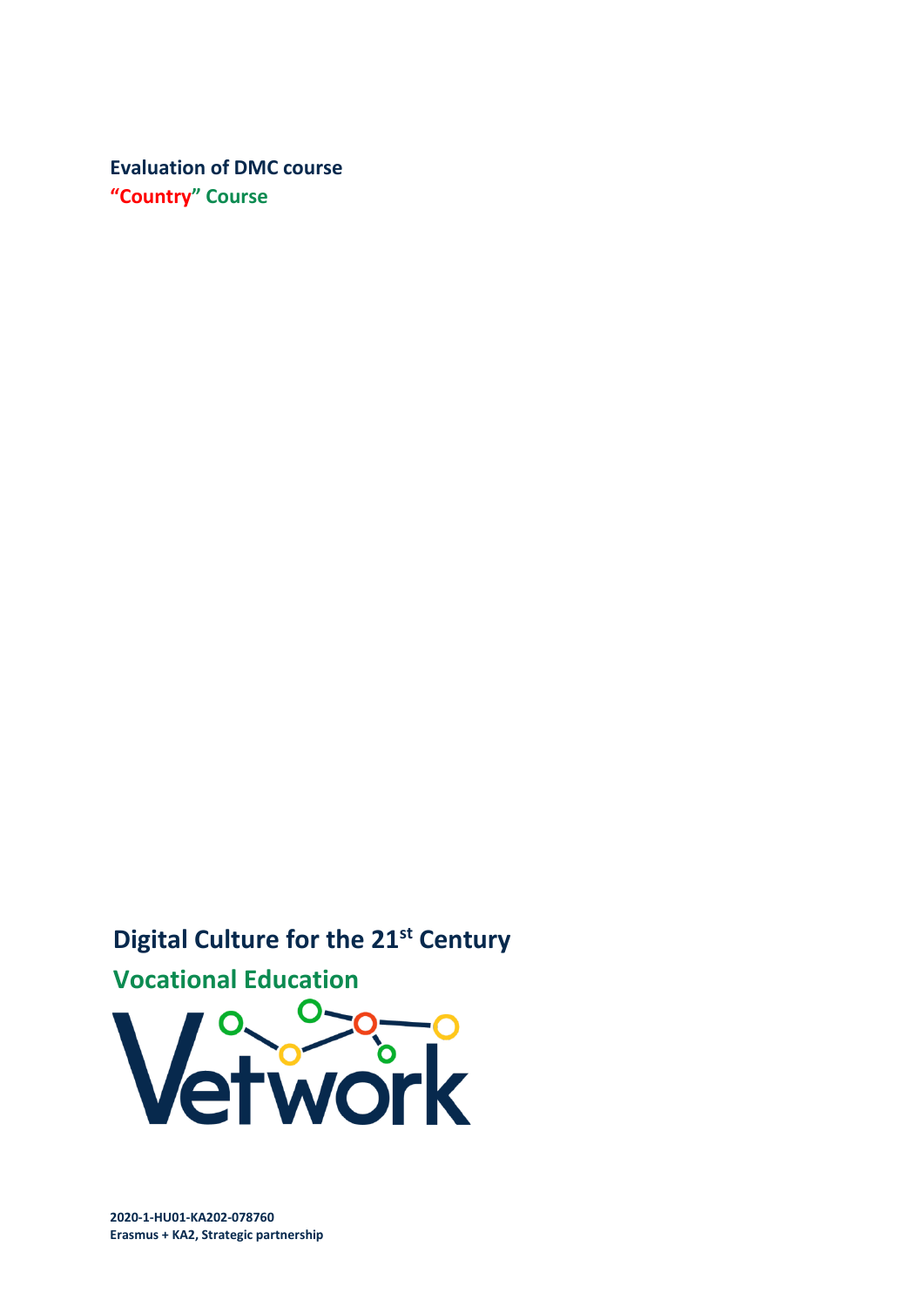

Name of mentors VET School Date:

# Content

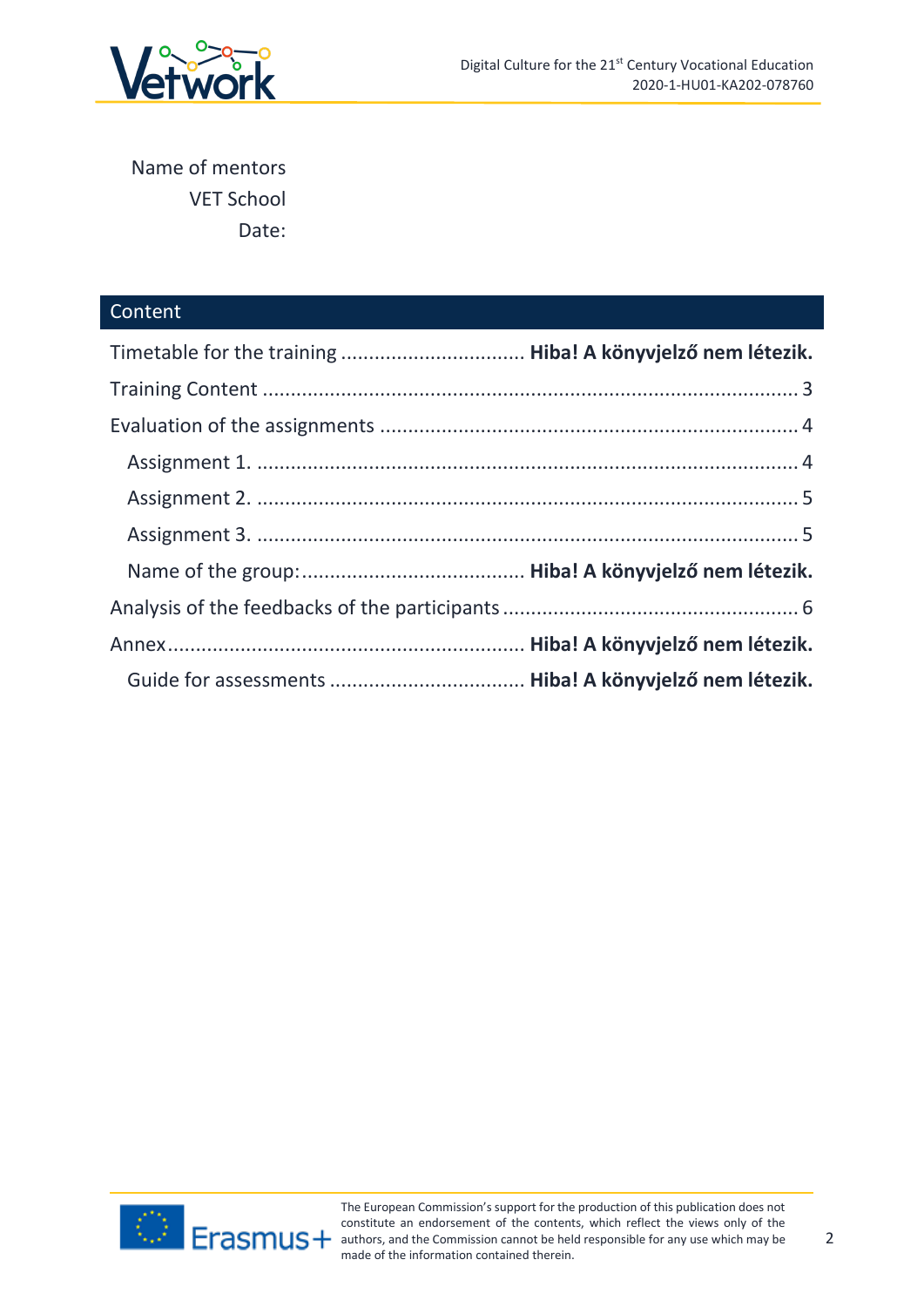

# <span id="page-2-0"></span>Training Content

- **1. Week: Changes in the role of teachers, active learning methods, evaluation techniques, innovation in education**
- Discussions, suggestions knowledge sharing on the forum!
- Teachers read the teaching methods and select 1 method and 1 evaluation technic what they intend to use later in their pilot digital lesson.
- Teachers also select one of the creative techniques and describe the situation in which they could/plan to apply it.
- **2. Week: Digital tools for pedagogical aims**
- Discussions, suggestions knowledge sharing on the forum!
- Teachers select at least 3 digital tools from different categories, about which they will learn more in the workshops and they will practice as well. They must give their reasons, how the selected tools were aligned with their pedagogical and teaching aims.
- **3. Week: Using Open Educational Resources and planning lessons and projects by using digital tools**
- Discussions, suggestions knowledge sharing on the forum!
- The task for the teachers is to recommend repositories where they can browse free learning content, and share their experiences, good practices on the forum with other participants.
- They prepare a draft of their pilot lesson/project online on the interface and their individual development plan based on the experience of the training. What digital tools and teaching methods would you like to learn more about and why?

# Participants, results of the assignments

**Participants of the training (**10 teachers from each school)

1.

2.

…

Fill in the table below based on the assignments of your group.

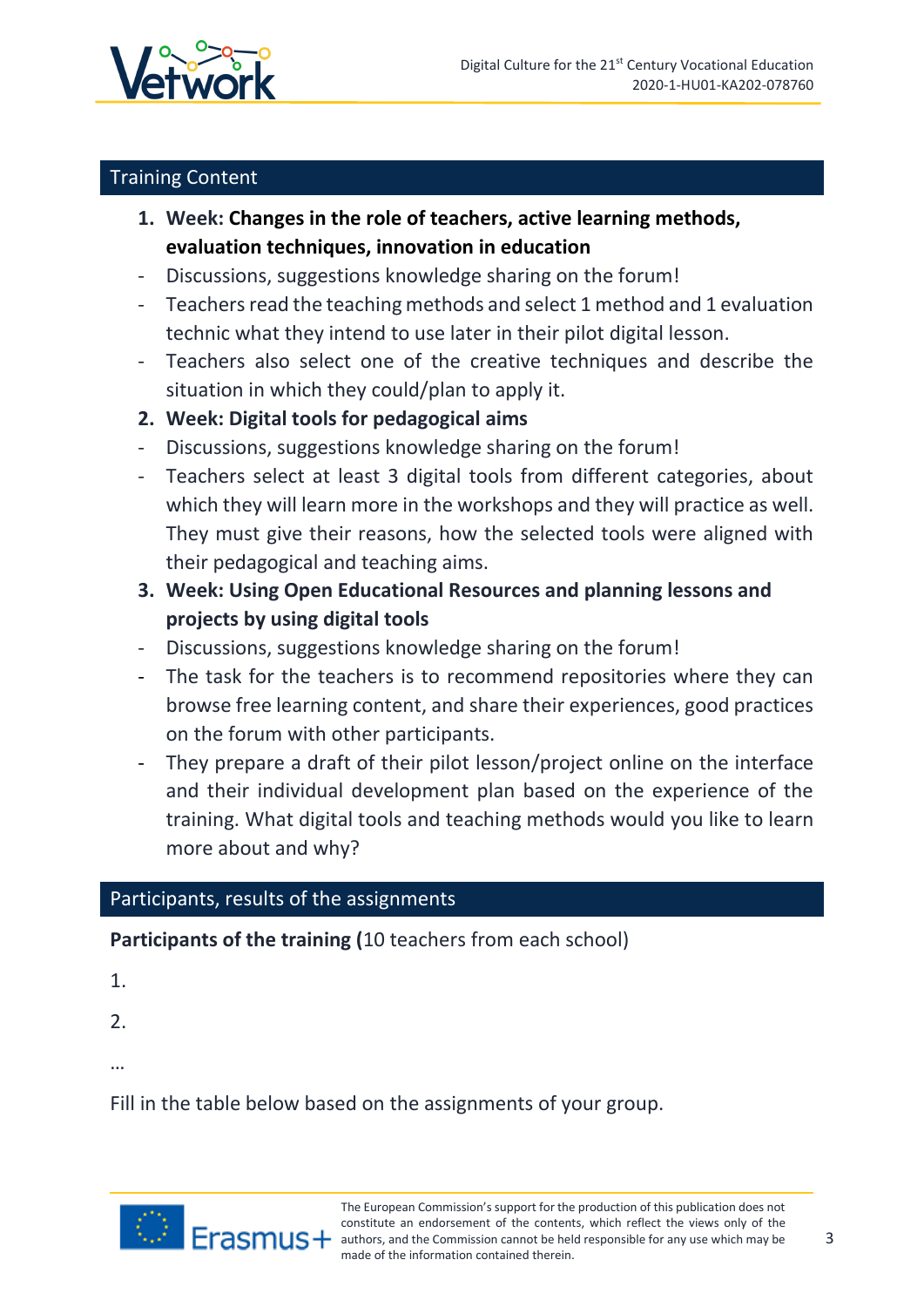

| <b>Assignment</b> | <b>Number of</b><br>assignments |         | <b>Scores</b>        |
|-------------------|---------------------------------|---------|----------------------|
|                   |                                 | Maximum | Average of the group |
| Assignment 1      |                                 | 25      |                      |
| Assignment 2      |                                 | 15      |                      |
| Assignment 3      |                                 | 30      |                      |
| Activity on       |                                 | 10      |                      |
| forums            |                                 |         |                      |
| Group work        |                                 | 20      |                      |
|                   |                                 | 100     |                      |

Sum: 100 points, threshold: 75.

## <span id="page-3-0"></span>Evaluation of the assignments

<span id="page-3-1"></span>Assignment 1.

### **1.Week: 25 points**

Select a topic for your lesson/project you will be piloting with your students 5 points

Description of the selected teaching method and reasoning why 10 points Description of the innovative technics and assessment method and reasoning why the contract of the contract of the contract of the contract of the contract of the contract of the contract of  $10$  points

#### **EVALUATION BY THE MENTOR**

Forum discussion: Changes in the role of teachers, active learning methods, evaluation techniques, innovation in education

**Number of the comments**:

**Short summary and conclusion based on the comments**:

xxxx

**Please, give a list of the methods and technics most frequently selected**:

xxx

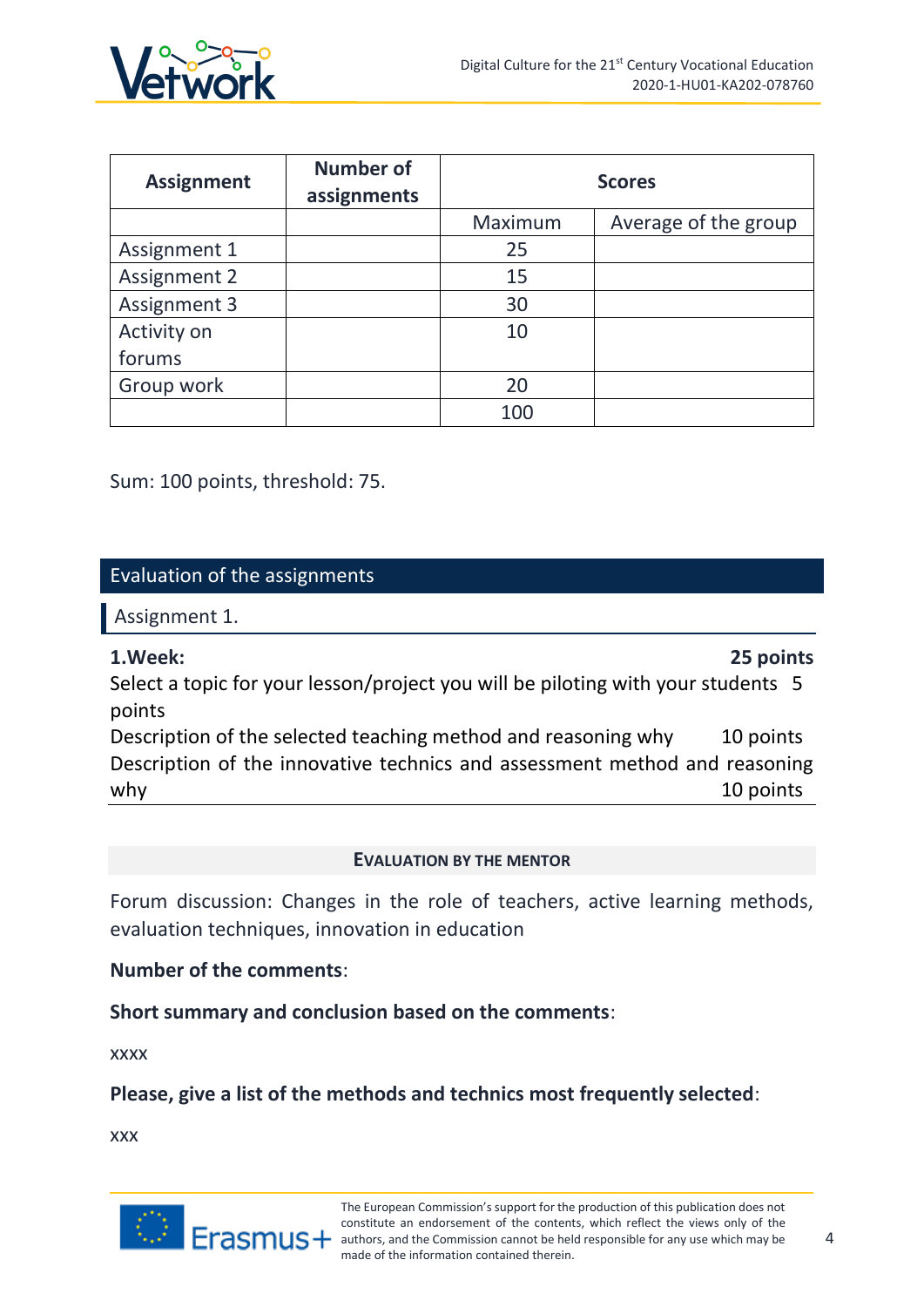

What can be behind the decision of the teachers? How do they intend to use the method?

<span id="page-4-0"></span>

| Assignment 2.                                                  |           |
|----------------------------------------------------------------|-----------|
| <b>Week</b>                                                    | 15 points |
| Select 3 digital tools from DMC not used earlier               |           |
| Give the reasons for your selection,                           |           |
| How the tools aligned with the topic and age group of students | 15 points |
|                                                                |           |

#### **EVALUATION BY THE MENTOR**

Forum discussion: Digital tools for pedagogical aims

**Number of the comments:** 

### **Short summary and conclusion based on the comments:**

xxxx

## **Please, give a list of the methods and technics most frequently selected:**

What can be behind the decision of the teachers? What were the pedagogical aims the teachers wanted to support by the tools they selected?

<span id="page-4-1"></span>

| Assignment 3.                                                                    |           |  |
|----------------------------------------------------------------------------------|-----------|--|
| 3. Week                                                                          | 30 points |  |
| 1. Suggestion by the participant to include a free repository to the list on DMC |           |  |
| that is considered useful but is missing from there                              | 5 points  |  |
| 2. Lesson plan (created on the platform)                                         | 10 points |  |
| المتمالس بالمستحدث وبالمستحل المساحل المتابع المتحالي والمنافر                   | 40.12     |  |

3.Individual development plan 10 points

4. Feedback, evaluation on the training course and the platform 5 points

#### **EVALUATION BY THE MENTOR**

Which of the repositories presented on DMC would you recommend to other teachers and why? Suggest a repository that is not shown on DMC but is familiar to you and might be useful

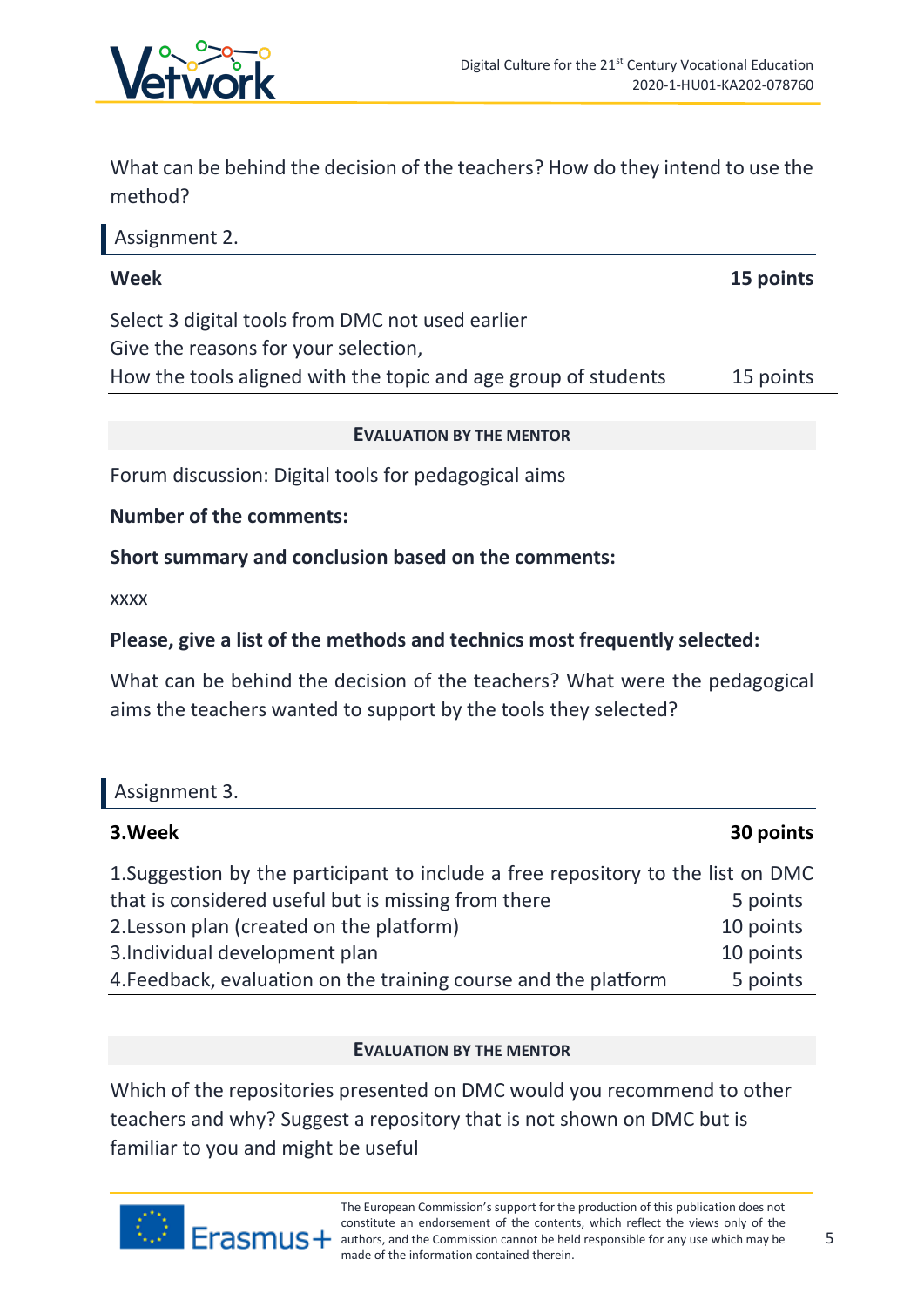

## **Number of the comments with recommendation of OERs on the blog**:

### **LESSON PLANS**

## **Number of lesson/project plans published on DMC: xxx**

**Subjects, topics, qualification:** short statistics, typical problems. Digital tools are connected to well-defined pedagogical aims.

## **Number of recommendations for repositories DMC:**

# **Suggestion for workshop topics based on the individual development plan and the draft action plan for the workshops**

The mentors will plan the workshops by using the information collected from the teachers in the table below. Please, share with us the information for further discussion and for planning the workshops.

| Workshop plan                    |                     |  |
|----------------------------------|---------------------|--|
| Method, digital tool, repository | Number of Workshops |  |
|                                  |                     |  |
|                                  |                     |  |
|                                  |                     |  |
|                                  |                     |  |
|                                  |                     |  |
|                                  |                     |  |
|                                  |                     |  |
|                                  |                     |  |

## <span id="page-5-0"></span>Planning sustainability based on the feedbacks of the participants

Based on the result of the online feedback questionnaire, **please write a short summary about the course together with your suggestions for improvement.** What are the critics, suggestions of the participants?

It is highly important for the project to prove that the results will be sustainable after the project period. Please, give your opinion and suggestions here:

1.How far do you think DMC platform will be used after closing the project?